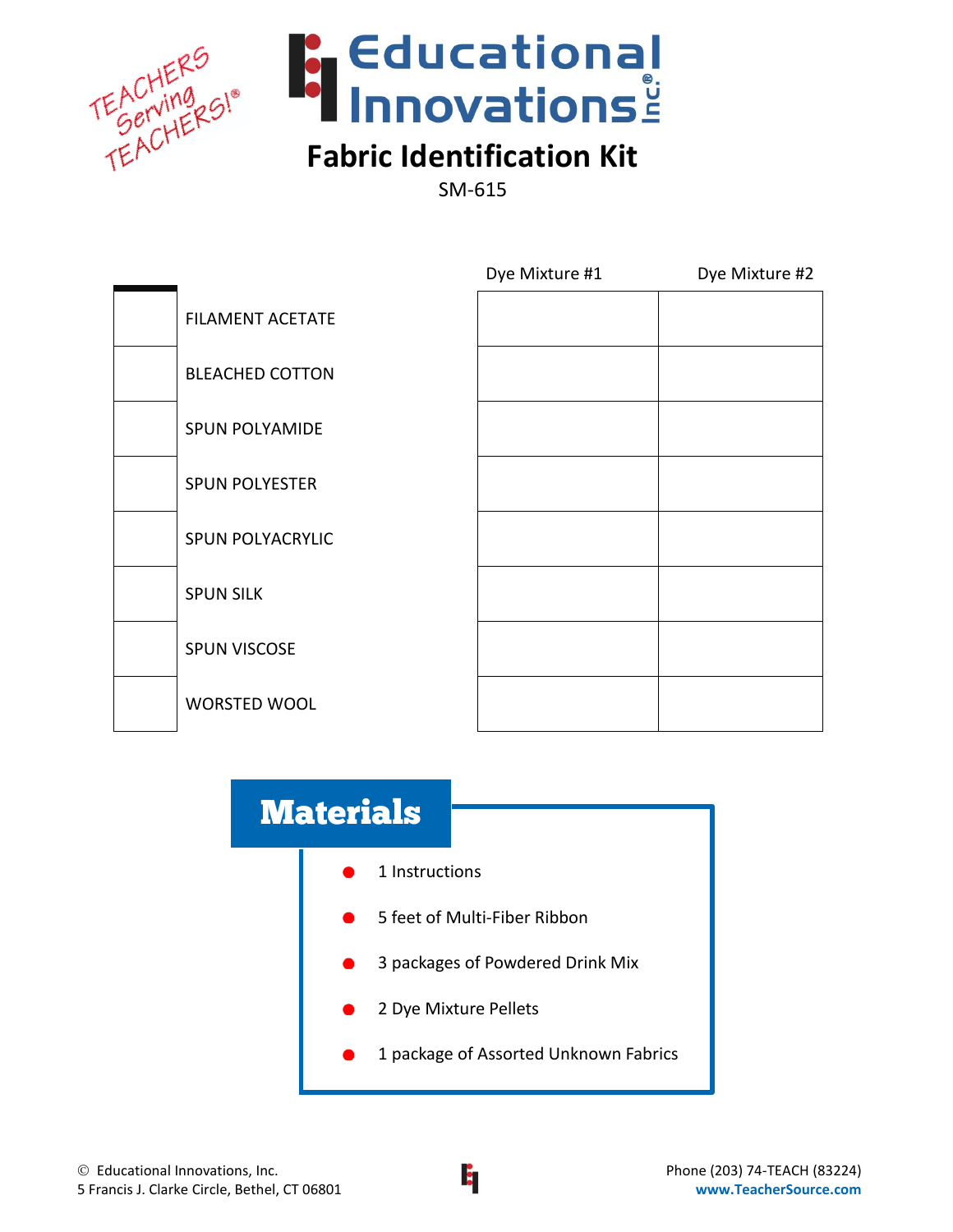

# **Replacement materials are available from Educational Innovations, Inc.**



Multi-Fiber Unknowns SM-610



Multi-Fiber Dyes SM-605



Multi-Fiber Ribbon SM-600

# Preparation Notes:

- **1.** Make photocopies of the worksheets on pages 3-4 for your students.
- **2.** Cut the multi-fabric ribbon into strips about 1 cm wide. You will end up with about 150 pieces. A paper cutter or rotating fabric blade works well.
- **3.** Prepare and label the containers of dye following the instructions on the packages. Two ml of 5% vinegar can be substituted for the 1 ml of 10% acetic acid. (1 ml is approximately 20 drops.)
- **4.** Provide several staplers so that students can fasten samples to their instruction sheet.
- **5.** Prepare the unknown samples by cutting them into small strips and identifying them with either a permanent marker or a stapled tag.
- **6.** Remind students to dye each sample the same number of minutes.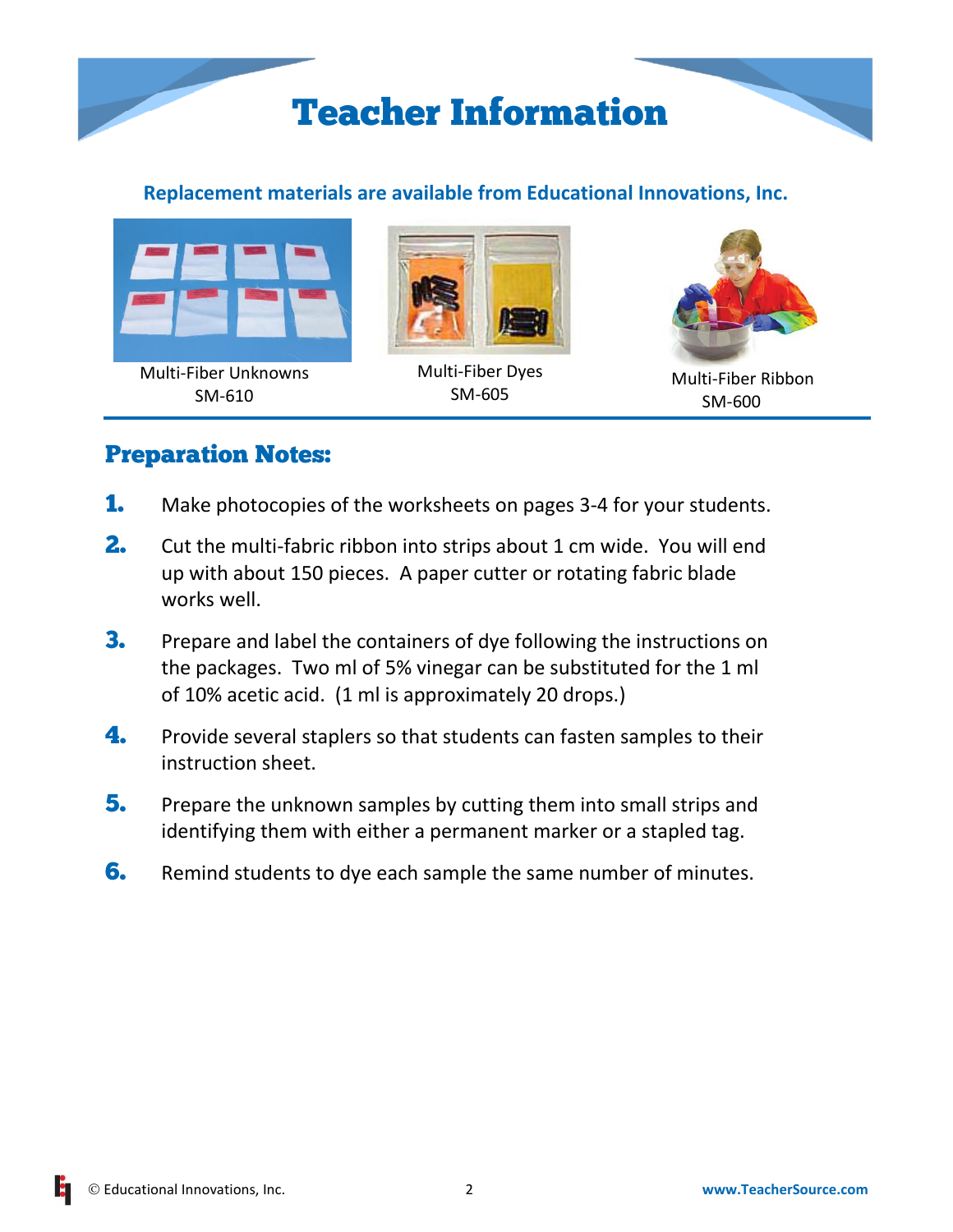The color of cloth depends upon the type of fabric chosen and the specific dye used. A dye, whether it be a powdered drink mix or crushed marigold flower petals, will color each type of fabric differently. To test a new dye on different fabrics, chemists often use a Multi-Fiber ribbon. The ribbon you will use is made up of eight different common fabrics. When this Multi-Fiber ribbon is dyed, each of the eight fabrics will be dyed differently. Notice the black thread next to the acetate end.



#### **I. Dyeing a Multi-Fiber Ribbon with Powdered Drink Mixes**

Several dyes used in the food industry are also useful for dyeing fabric. Soak a piece of Multi-Fiber ribbon in each of the three warm solutions prepared from powdered drink mixes. After five minutes, remove the ribbon, rinse with water, dry with a paper towel, and staple to the chart.

| <b>Powdered Drink</b> | <b>Dyed Ribbon</b>   |
|-----------------------|----------------------|
| ᆠ.                    | (staple ribbon here) |
| 2.                    | (staple ribbon here) |
| 3.                    | (staple ribbon here) |

Which fabrics are best for dyeing with powdered drink mix?

1 st \_\_\_\_\_\_\_\_\_\_\_\_\_\_\_\_\_\_\_\_\_\_\_\_\_\_ 2

 $2^{nd}$ 

#### **II. Dyeing a Multi-Fiber Ribbon with Another Colored Liquid**

Many food products can be used to dye cloth. Coffee, tea, boiled crushed flower petals, grape juice, etc. all can be used to dye certain kinds of fabric.

| Dye Used: | (staple ribbon here) |
|-----------|----------------------|
|-----------|----------------------|

Which fabrics are best for dyeing with another colored liquid?

1 st \_\_\_\_\_\_\_\_\_\_\_\_\_\_\_\_\_\_\_\_\_\_\_\_\_\_ 2 nd \_\_\_\_\_\_\_\_\_\_\_\_\_\_\_\_\_\_\_\_\_\_\_\_\_\_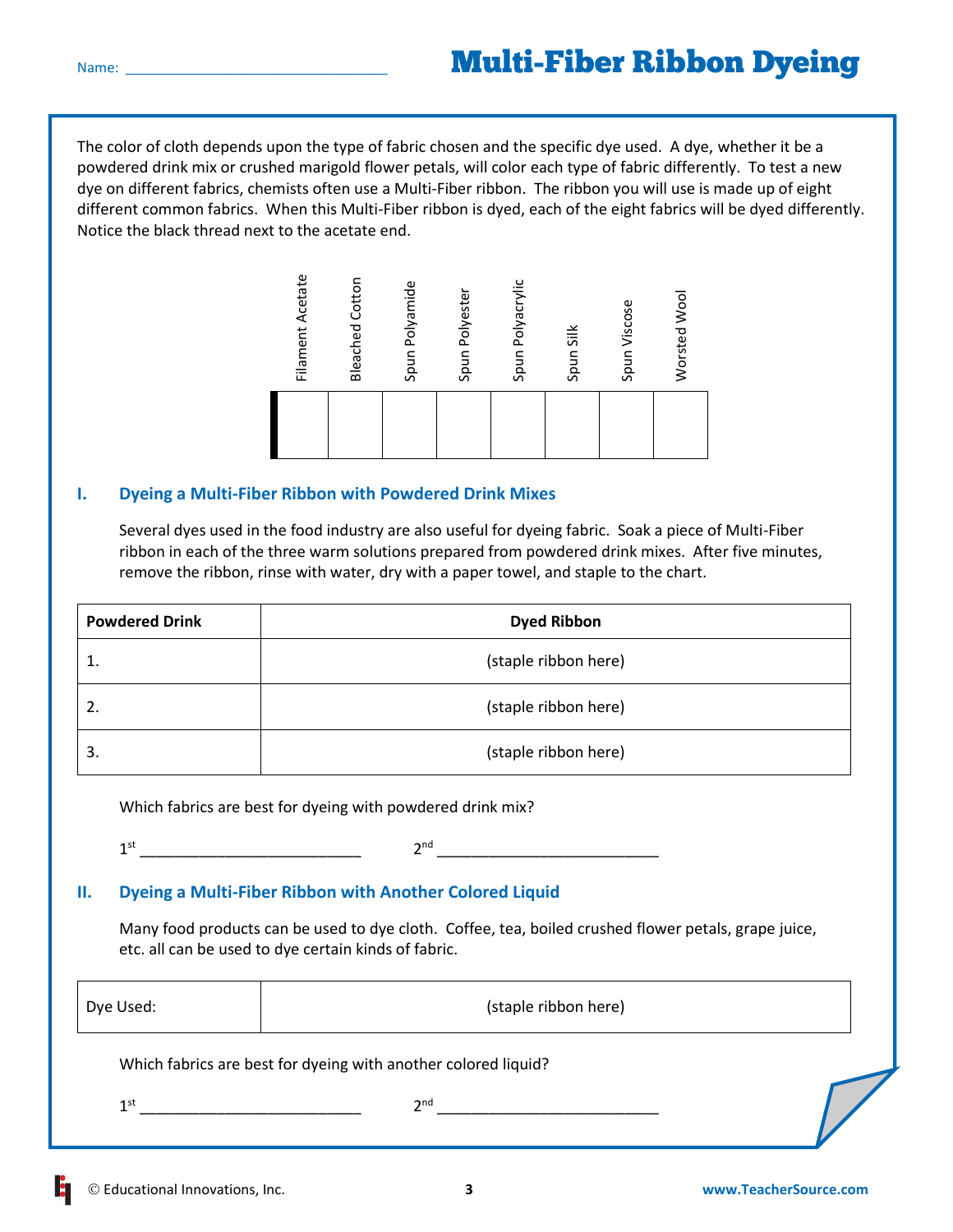### **III. Dyeing a Multi-Fiber Ribbon with Mixture #1 and Mixture #2**

Chemists use mixtures of dyes to help identify fabrics. When a Multi-Fiber ribbon is dyed with these mixtures, each type of fabric is dyed differently. Place a piece of Multi-Fiber ribbon into each of two dye mixtures. After five minutes, remove the ribbon, rinse with water, pat dry, and staple to your sheet.

| Dye Mixture #1 | (staple ribbon here) |
|----------------|----------------------|
| Dye Mixture #2 | (staple ribbon here) |

| <b>Fabric</b>           | Dye #1 Color | Dye #2 Color |
|-------------------------|--------------|--------------|
| <b>Filament Acetate</b> |              |              |
| <b>Bleached Cotton</b>  |              |              |
| Spun Polyamide          |              |              |
| Spun Polyester          |              |              |
| Spun Polyacrylic        |              |              |
| Spun Silk               |              |              |
| Spun Viscose            |              |              |
| Worsted Wool            |              |              |

#### **IV. Identifying an Unknown Fabric Using Dye Mixtures #1 and #2**

Cut your unknown fabric sample into two pieces. Dye one piece in dye mixture #1 and the other in dye mixture #2. Using the chart from the previous experiment, you should be able to identify the type of fabric.

| Dye $#1$ | (staple unknown fabric here) |
|----------|------------------------------|
| Dye #2   | (staple unknown fabric here) |

Fabric Unknown # Type of Fabric =

#### **V. Extensions**

Try mordanting the cloth before dyeing by soaking the fabric first in vinegar, a solution of baking soda, or a solution of alum. These solutions prepare the fabric for accepting the dye. Often the mordanted fabric will dye a different color.